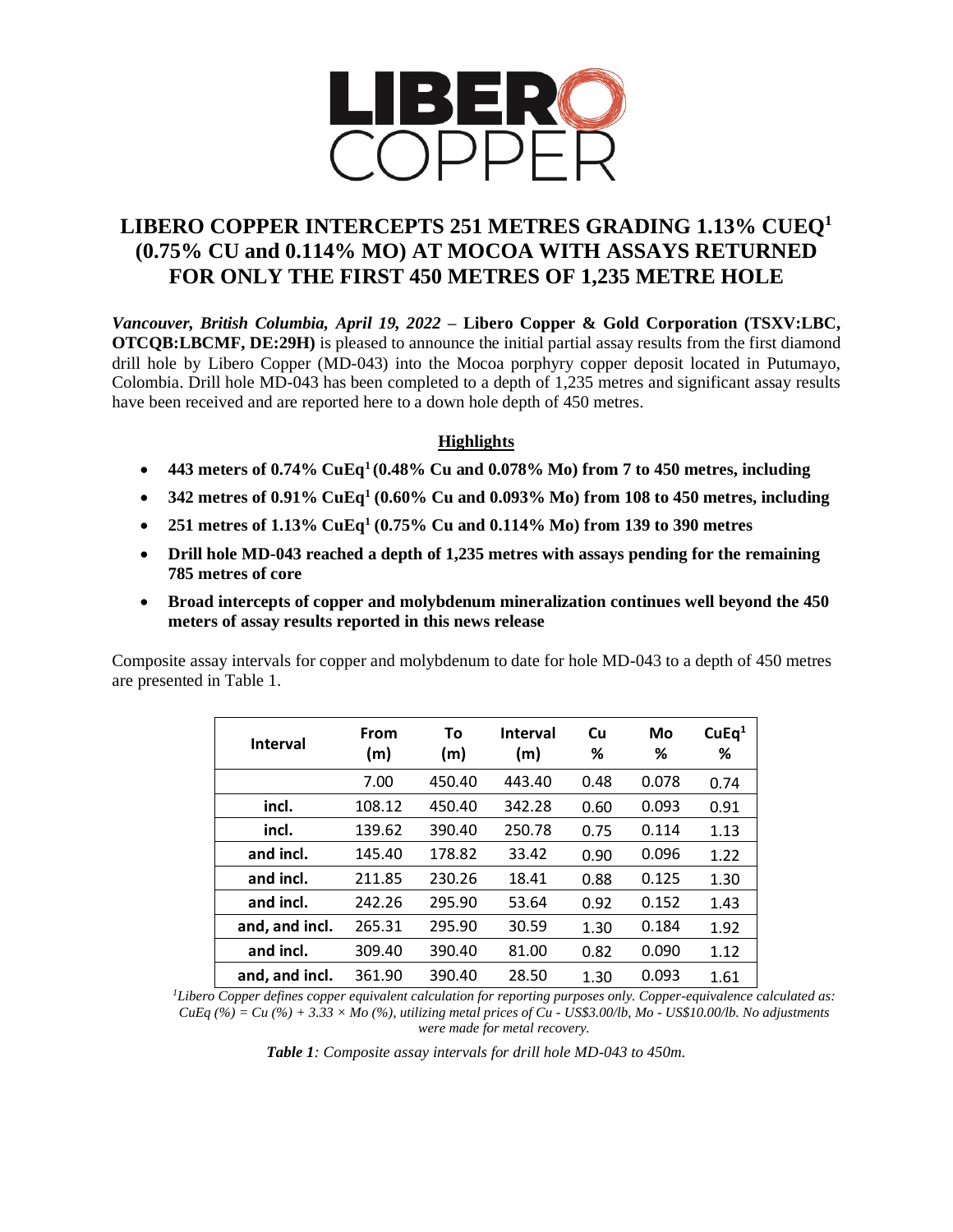"Hole MD-043 is starting to demonstrate the real potential of the Mocoa porphyry copper and molybdenum deposit with assay results returned to date confirming the exceptional grade, thickness and strength of the mineralizing system present in the area. The mineralized system remains open and many other porphyry targets have been identified for systematic follow-up within Libero Copper's significant land position," comments Ian Harris, President & CEO. "The Mocoa resource is already the largest copper resource in Colombia and will play a key role in the country's goals of becoming the third largest producer of copper in South America, a metal that is indispensable in the decarbonization of the world's economy."

In drill hole MD-043, highly elevated copper - molybdenum mineralization occurs below the leached cap starting at a depth of 108 metres. The majority of the lithologies intersected in the hole consist of brecciated dacite porphyry which is overprinted by multiple phases of alteration, veining and mineralization with the original rock type typically unrecognizable due to hydrothermal alteration related to the mineralizing system. Phyllic alteration is typically overprinted by variable potassic alteration and is accompanied with multiple generations of quartz veining. Copper in the form of chalcopyrite, bornite and chalcocite and molybdenum in the form of molybdenite typically occur with quartz veins and as disseminations replacing variably altered rocks. Higher grade mineralized intervals typically contain strong potassic alteration overprinting highly obscured multi-phase quartz vein and silica rich porphyry breccia. Similar brecciated porphyry and alteration along with variable quartz-copper-molybdenite veining and mineralization continue in the hole well below the sample interval reported in this news release. Additional drilling will continue to confirm and expand the mineralizing system and confirm the geometry and nature of the mineralization remaining within the leached cap.

Copper and molybdenum grades are illustrated as histograms on the cross section illustrated in Figure 1, and Photos 1 and 2 are presented as representations of mineralization intersected at 229 metres and 270 metres respectively. Figure 1 is a cross section through hole MD-043 oriented 275 degrees looking north with a projection influence of  $+/$ -45 metres. Simplified lithologies are plotted down the hole trace with copper and molybdenum histograms plotted along the left and right side of the hole trace respectively. An interpretation of the mineralized copper-molybdenum zone is illustrated, and the projected pit shell is illustrated as defined in the November 1, 2021 NI 43-101 Technical Report<sup>2</sup>. Table 2 contains select composite samples for the drill holes within the cross section.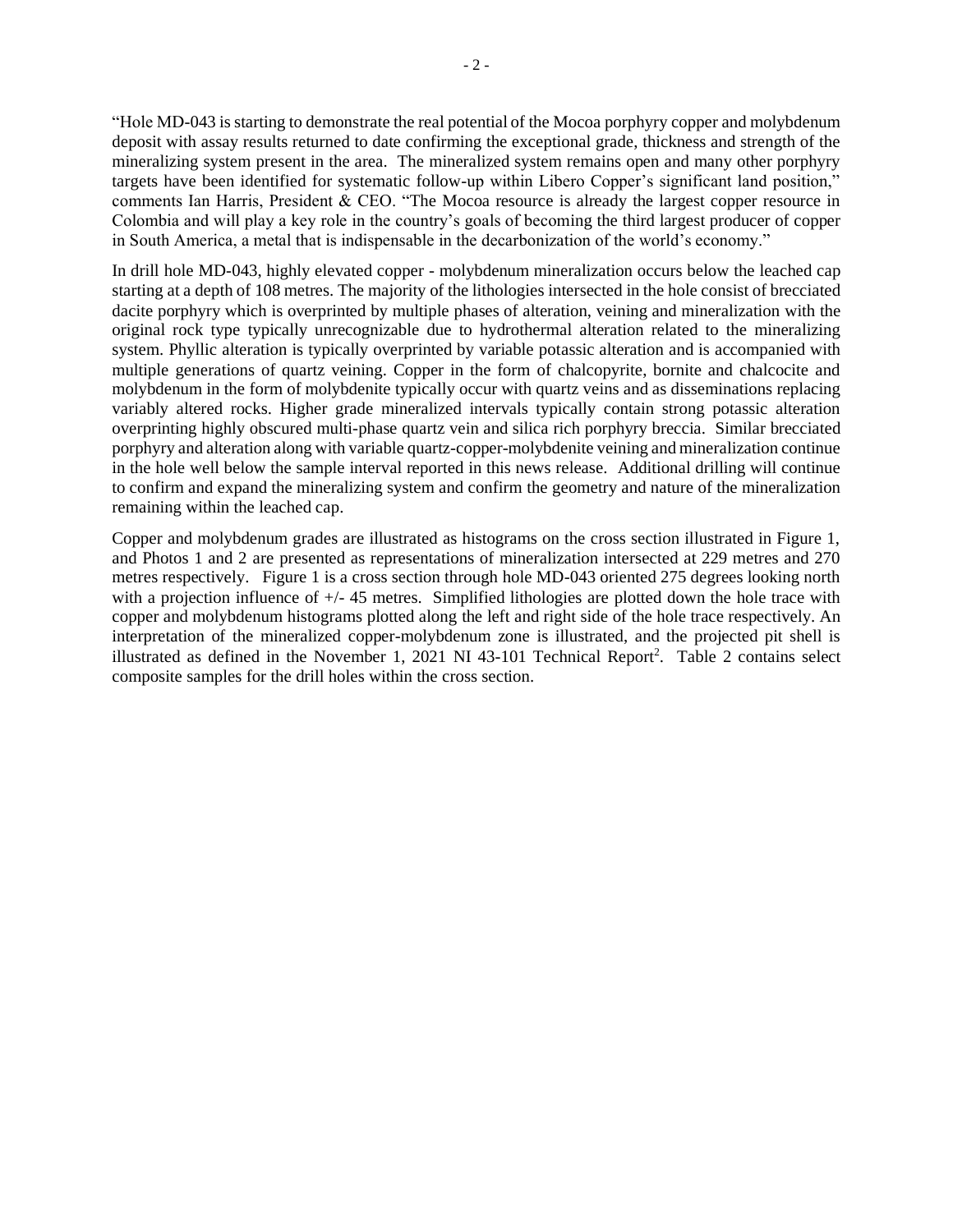

Cross Section Line Azimuth: 275 degrees (looking North) Project Influence +/- 45 metres

MOCOA CROSS SECTION N137658 FOR MD-043

*Figure 1: Cross section for hole MD-043*

|                |        |        | MD-043 Composite Assay Table |         |         |           |           |       |       | <b>Other Composite Assay Table</b> |         |         |           |
|----------------|--------|--------|------------------------------|---------|---------|-----------|-----------|-------|-------|------------------------------------|---------|---------|-----------|
| Hole           | From   | To     | Interval (m)                 | Cu<br>% | Mo<br>% | CuEq<br>% | Hole      | From  | To    | Interval (m)                       | Cu<br>% | Mo<br>% | CuEq<br>% |
| MD-043         | 7.0    | 450.4  | 443.4                        | 0.48    | 0.078   | 0.74      | M07       | 108.2 | 393.2 | 285                                | 0.54    | 0.040   | 0.67      |
| incl.          | 108.12 | 450.4  | 342.28                       | 0.6     | 0.093   | 0.91      | incl.     | 243.8 | 393.2 | 149.4                              | 0.73    | 0.064   | 0.95      |
| and incl.      | 139.62 | 390.4  | 250.78                       | 0.75    | 0.114   | 1.13      | M09       | 89.9  | 618.7 | 528.8                              | 0.51    | 0.061   | 0.71      |
| and incl.      | 145.4  | 178.82 | 33.42                        | 0.9     | 0.096   | 1.22      | incl.     | 141.7 | 394.7 | 253                                | 0.85    | 0.106   | 1.20      |
| and incl.      | 211.85 | 230.26 | 18.41                        | 0.88    | 0.125   | 1.3       | M13       | 160   | 283.4 | 123.4                              | 0.33    | 0.026   | 0.42      |
| and incl.      | 242.26 | 295.9  | 53.64                        | 0.92    | 0.152   | 1.43      | M20       | 108.2 | 149.3 | 41.1                               | 0.37    | 0.016   | 0.43      |
| and, and incl. | 265.31 | 295.9  | 30.59                        | 1.3     | 0.184   | 1.92      | M25       | 85.3  | 911.3 | 826                                | 0.42    | 0.050   | 0.59      |
| and incl.      | 309.4  | 390.4  | 81                           | 0.82    | 0.09    | 1.12      | incl.     | 318.5 | 911.3 | 592.8                              | 0.51    | 0.064   | 0.73      |
| and, and incl. | 361.9  | 390.4  | 28.5                         | 1.3     | 0.093   | 1.61      | M27       | 99    | 871.7 | 772.7                              | 0.35    | 0.035   | 0.47      |
|                |        |        |                              |         |         |           | M28       | 96    | 792.4 | 696.4                              | 0.31    | 0.033   | 0.42      |
|                |        |        |                              |         |         |           | Mc08DH034 | 194   | 596   | 402                                | 0.42    | 0.037   | 0.54      |

*Table 2: Composite Assays for Figure 1*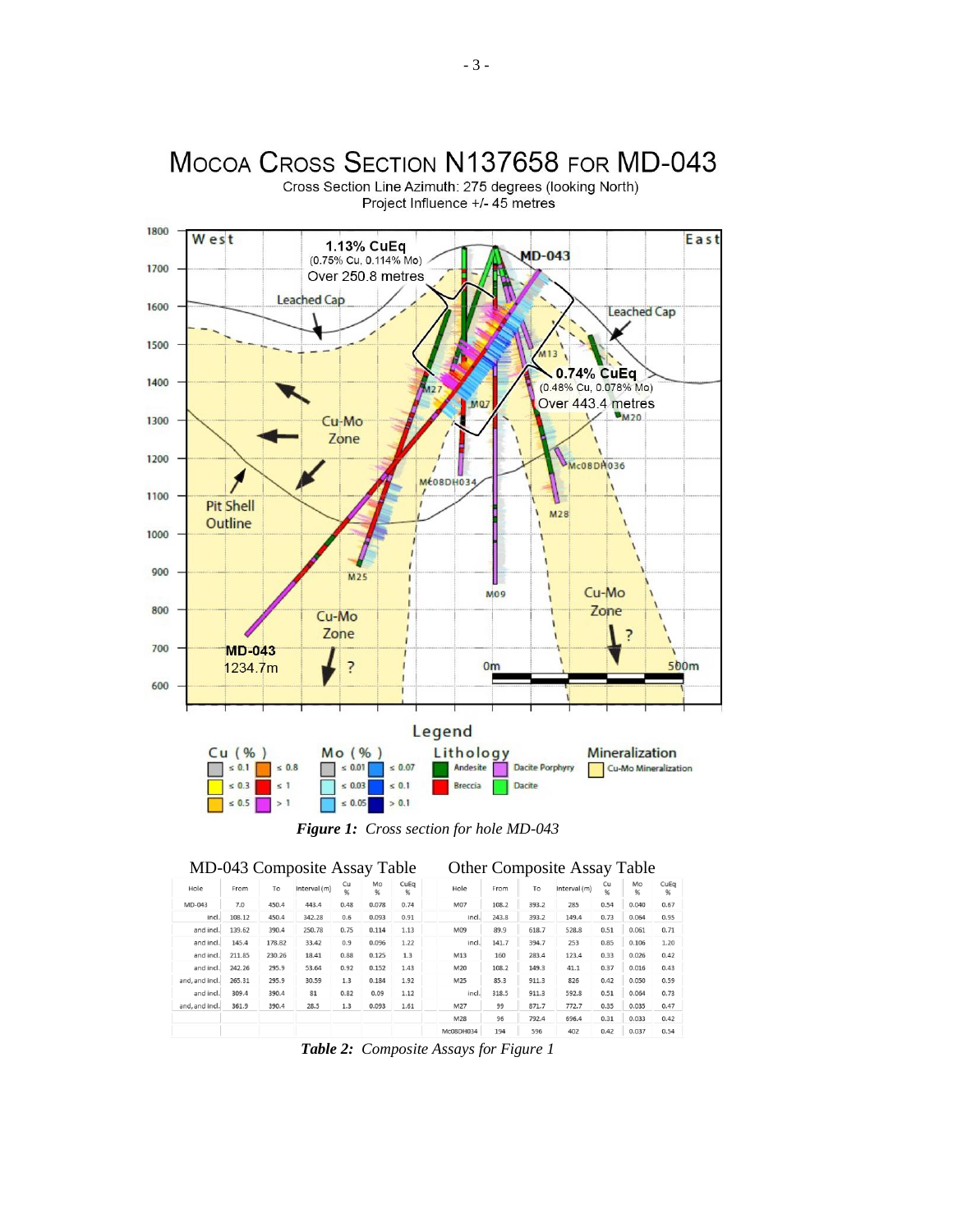

*Photo 1: Assay interval returned 1.66% CuEq (1.31% Cu and 0.104% Mo) over 1.5m from 228.76m – 230.26m. Dacite porphyry breccia: strong potassic alteration (pink) overprinting earlier phyllic alteration, quartz with chalcopyrite, molybdenite veinlets, disseminated molybdenite (grey speck) and chalcopyrite.*



*Photo 2: Assay interval returned 4.78% CuEq (2.31% Cu and 0.743% Mo) over 1.5m from 269.81m-270.31m. Silicified dacite porphyry breccia: phyllic alteration with local strong potassic overprint. Several generations of quartz veining and chalcopyrite - molybdenite, with disseminated molybdenite and chalcopyrite.*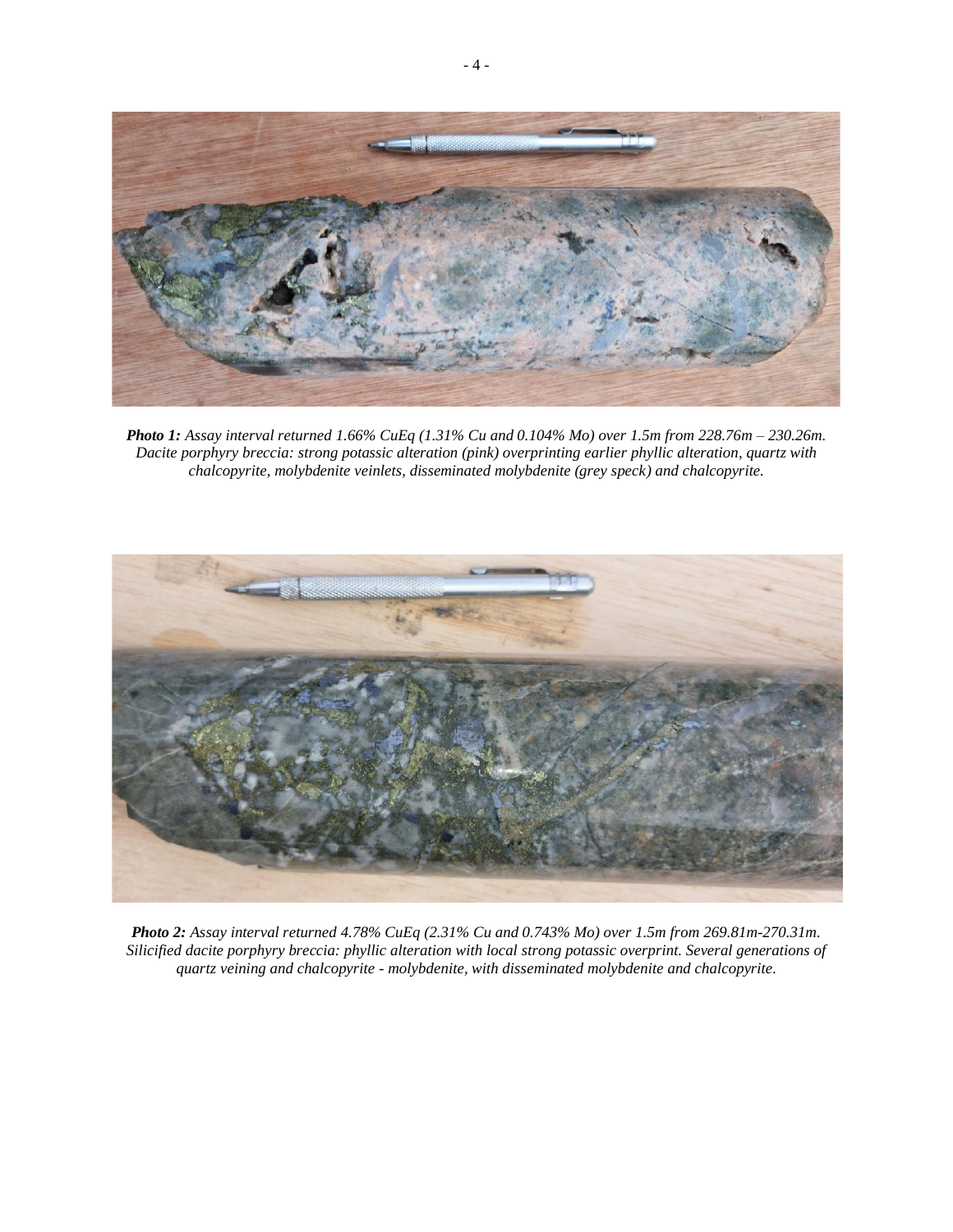#### *About the Mocoa Porphyry Copper-Molybdenum Deposit*

The Mocoa deposit is located in the department of Putumayo, 10 kilometres from the town of Mocoa and was discovered in 1973 when the United Nations and the Colombian government conducted a regional stream sediment geochemical survey. Between 1978 and 1983, an exploration program was carried out that consisted of geological mapping, surface sampling, ground geophysics (IP, magnetics), 31 diamond drill holes totaling 18,321 metres and metallurgical test work cumulating in a positive pre-feasibility study (the pre-feasibility study is historical in nature only and should not be relied upon as it is not NI 43-101 compliant). B2Gold subsequently executed diamond drill programs in 2008 and 2012.

A pit constrained inferred resource at Mocoa contains 636 million tonnes of 0.45% copper equivalent  $(0.33\%$  Cu and  $0.036\%$  Mo)<sup>1</sup> generated using \$3/lb Cu and \$10/lb Mo, containing 4.6 billion pounds of copper and 511 million pounds of molybdenum. The Mocoa deposit appears to be open in both directions along strike and at depth. Current work on the property has identified additional porphyry targets including the possible expansion of known mineralization which will receive additional follow-up drilling in 2022.

The Mocoa deposit is situated in the Eastern Cordillera of Colombia, a 30-kilometre-wide tectonic belt underlain by volcano-sedimentary, sedimentary and intrusive rocks that range in age from Triassic-Jurassic to Quaternary and by remnants of Paleozoic metasediments and metamorphic rocks of Precambrian age. This belt hosts several other porphyry-copper deposits in Ecuador, such as Mirador (438 million tonnes measured and indicated at  $0.61\%$  Cu and 235 million tonnes inferred at  $0.52\%$  Cu)<sup>3</sup>, San Carlos (600 million tonnes inferred at  $0.59\%$  Cu)<sup>3</sup>, Panantza (463 million tonnes inferred at  $0.66\%$  Cu)<sup>4</sup> and Solaris' Waritza, located in Ecuador.

Copper-molybdenum mineralization is associated with dacite porphyry intrusions of the Middle Jurassic age that are emplaced into andesitic and dacitic volcanics. The Mocoa porphyry system exhibits a classical zonal pattern of hydrothermal alteration and mineralization, with a deeper central core of potassic alteration overlain by sericitization and surrounded by propylitization. Mineralization consists of disseminated chalcopyrite, molybdenite and local bornite and chalcocite associated with multiphase veins, stockwork and hydrothermal breccias. The Mocoa deposit is roughly cylindrical, with a 600 metre diameter. Highgrade copper-molybdenum mineralization continues to depths in excess of 1,000 metres.

<sup>2</sup> Technical Report "Mocoa Copper-Molybdenum Project" dated effective November 1, 2021

<sup>3</sup> Technical Report: "Mirador Copper-Gold Project 30,000 TPD Feasibility Study" dated effective April 3, 2008

<sup>4</sup> Technical Report: "Preliminary Assessment Report Panantza & San Carlos Copper Project" dated effective October 30, 2007

#### *Quality Assurance / Quality Control on Sample Collection, Security and Assaying*

Libero Copper operates according to a rigorous Quality Assurance and Quality Control (QA/QC) protocol consistent with industry best practices. Primary sample collection involves secure transport from Libero Copper's core logging facilities in Mocoa, Colombia to the ActLabs certified sample preparation facility in Medellin, Colombia. Samples are processed in the Medellin facilities where they are analyzed for copper and molybdenum by 4-Acid digest AA analysis. The sample pulps are air freighted from Medellin to the ActLabs certified laboratory in Guadalajara, Mexico, where they are analyzed using 4-Acid digest ICP multi element analysis.

In order to monitor the ongoing quality of assay data and the database, Libero Copper has implemented QA/QC protocols which include standard sampling methodologies, the insertion of certified standard materials, blanks and field duplicates and ongoing monitoring of data entry, QA/QC reporting and data validation. No material QA/QC issues have been identified with respect to sample collection, security and assaying.